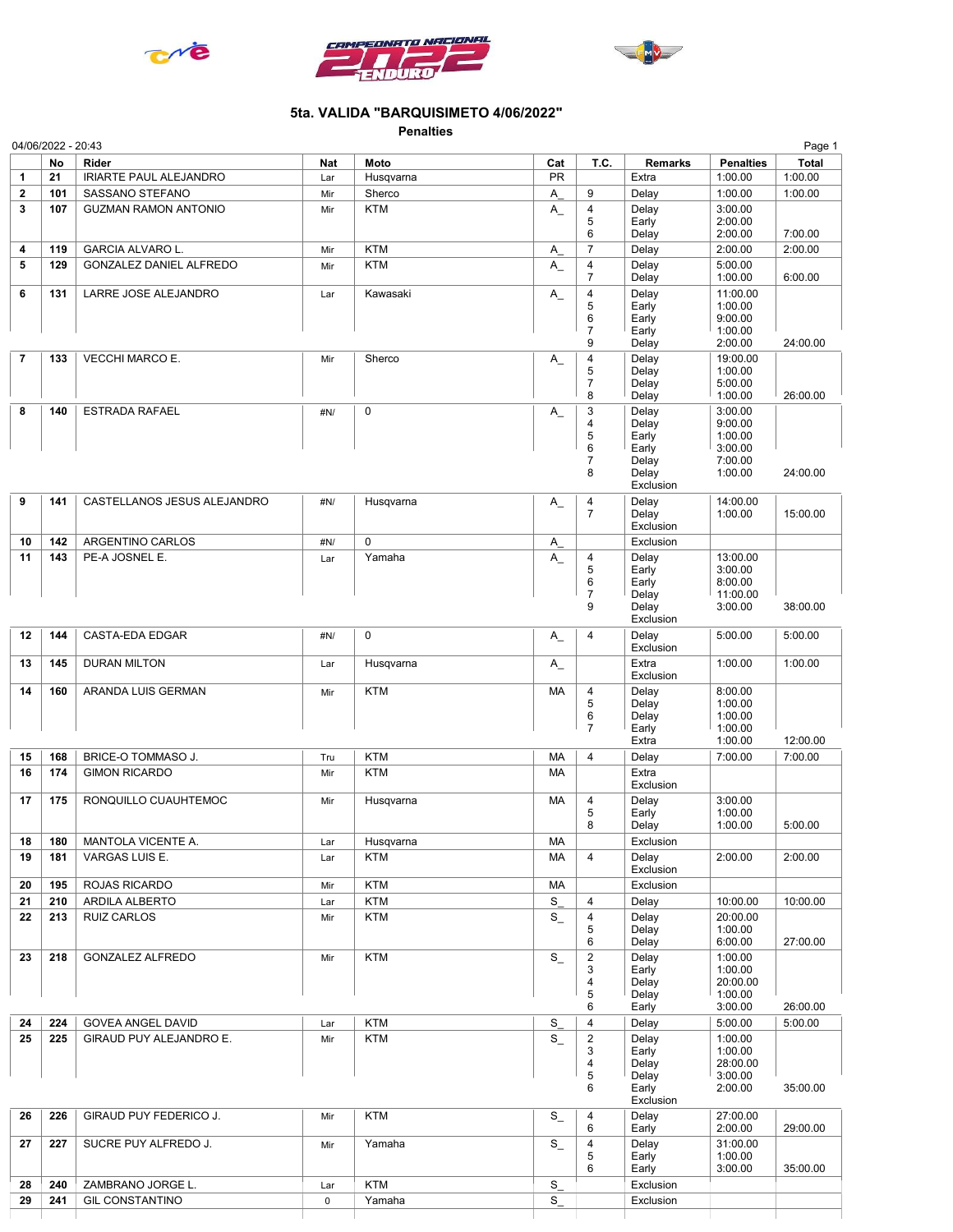





## 5ta. VALIDA "BARQUISIMETO 4/06/2022"

Penalties

|            | 04/06/2022 - 20:43<br>Page 2 |                              |     |             |           |                         |                |                      |                              |  |
|------------|------------------------------|------------------------------|-----|-------------|-----------|-------------------------|----------------|----------------------|------------------------------|--|
|            | No                           | Rider                        | Nat | Moto        | Cat       | T.C.                    | <b>Remarks</b> | <b>Penalties</b>     | <b>Total</b>                 |  |
| 30         | 410                          | AROCHA JULIO C.              | Lar | Husqvarna   | В         |                         | Exclusion      |                      |                              |  |
| 31         | 420                          | PE-A LUIS DANIEL             | Mir | Yamaha      | $B_{-}$   | 3                       | Early          | 10:00.00             |                              |  |
|            |                              |                              |     |             |           | 4<br>8                  | Delay          | 21:00.00             |                              |  |
|            |                              |                              |     |             |           | 9                       | Early<br>Delay | 1:00.00<br>1:00.00   | 33:00.00                     |  |
| 32         | 425                          | APONTE ALIXON J.             | Mir | Husaberg    | В         | $\overline{4}$          | Delay          | 6:00.00              | 6:00.00                      |  |
| 33         |                              |                              |     |             | B         | $\overline{4}$          |                |                      |                              |  |
|            | 439                          | PEREZ CARLOS F.              | Mir | <b>KTM</b>  |           |                         | Delay          | 11:00.00             | 11:00.00                     |  |
| 34         | 440                          | GAVIDIA YOSWAL A.            | Mir | Sherco      | $B_{-}$   | $\overline{4}$<br>5     | Delay<br>Early | 9:00.00<br>4:00.00   | 13:00.00                     |  |
| 35         | 441                          | FOUCAULT GERMAN E.           | Mir | Sherco      | В         | $\overline{4}$          | Delay          | 3:00.00              | 3:00.00                      |  |
| 36         | 444                          | VALLERA JOSE ABIGAIL         | Mir | $\mathbf 0$ | В         | $\overline{4}$          | Delay          | 11:00.00             | 11:00.00                     |  |
| 37         |                              | GAVIDIA YOSSER D.            |     | Sherco      | B         | 5                       | Delay          | 2:00.00              | 2:00.00                      |  |
|            | 446                          |                              | Mir |             |           | $\overline{4}$          |                |                      |                              |  |
| 38         | 469                          | CABALLERO GABRIEL IGNACIO    | Mir | Husqvarna   | В         |                         | Delay          | 1:00.00              | 1:00.00                      |  |
| 39         | 603                          | <b>FAZZIO ADRIAN</b>         | Mir | Husqvarna   | $C_{-}$   | 3<br>4                  | Delay<br>Delay | 1:00.00<br>3:00.00   | 4:00.00                      |  |
| 40         | 612                          | <b>RIVAS WIRLEY</b>          | Lar | Husqvarna   | C         | $\overline{\mathbf{4}}$ | Delay          | 7:00.00              | 7:00.00                      |  |
|            |                              |                              |     | <b>KTM</b>  |           | 6                       |                |                      |                              |  |
| 41         | 623                          | FURLATO FILIPPO JOSE         | Mir |             | $C_{-}$   |                         | Delay<br>Extra | 2:00.00              |                              |  |
|            |                              |                              |     |             |           |                         | Exclusion      |                      |                              |  |
| 42         | 624                          | ARROYO ALEJANDRO JOSE        | Lar | <b>KTM</b>  | C         | 4                       | Delay          | 7:00.00              | 7:00.00                      |  |
| 43         | 630                          | MALDONADO DIEGO E.           | Lar | <b>KTM</b>  | $C_{-}$   | $\mathbf{1}$            | Delay          | 1:00.00              |                              |  |
|            |                              |                              |     |             |           | 4                       | Delay          | 7:00.00              | 8:00.00                      |  |
| 44         | 640                          | CONTRERAS FELIPE SANTIAGO    | Lar | Husqvarna   | $C_{-}$   | 5                       | Delay          | 3:00.00              |                              |  |
|            |                              |                              |     |             |           | 6                       | Delay          | 15:00.00             | 18:00.00                     |  |
| 45         | 643                          | SEIJAS GUSTAVO ANTONIO       | Lar | Husqvarna   | C         | $\overline{2}$          | Delay          | 2:00.00              | 2:00.00                      |  |
| 46         | 644                          | CAMPOS CESAR OSMAR           | Mir | <b>KTM</b>  | C         | $\overline{4}$          | Delay          | 5:00.00              | 5:00.00                      |  |
| 47         | 647                          | MONTILLA VICTOR A            | Lar | <b>KTM</b>  | $C_{-}$   | 4                       | Delay          | 9:00.00              |                              |  |
|            |                              |                              |     |             |           | 5                       | Delay          | 1:00.00              | 10:00.00                     |  |
| 48         | 649                          | PEREZ JORGE LUIS             | Lar | Yamaha      | $C_{-}$   | $\mathbf{1}$            | Delay          | 2:00.00              |                              |  |
|            |                              |                              |     |             |           | $\sqrt{2}$              | Delay          | 6:00.00              |                              |  |
|            |                              |                              |     |             |           | 4<br>5                  | Delay<br>Delay | 25:00.00<br>23:00.00 |                              |  |
|            |                              |                              |     |             |           | 6                       | Early          | 12:00.00             | 1:08:00.00                   |  |
|            |                              |                              |     |             |           |                         | Exclusion      |                      |                              |  |
| 49         | 650                          | DALSASS MIKEL ALEXANDER      | Lar | <b>KTM</b>  | $C_{-}$   | $\overline{\mathbf{c}}$ | Delay          | 2:00.00              |                              |  |
|            |                              |                              |     |             |           | 3                       | Early          | 2:00.00              |                              |  |
|            |                              |                              |     |             |           | 4                       | Delay          | 7:00.00              |                              |  |
|            |                              |                              |     |             |           | 5                       | Delay          | 2:00.00              | 13:00.00                     |  |
| 50         | 669                          | <b>BONILLA MARIO ENRIQUE</b> | Mir | <b>KTM</b>  | C         | $\overline{4}$          | Delay          | 3:00.00              | 3:00.00                      |  |
| 51         | 677                          | <b>BATISTA JOSE</b>          | Lar | <b>KTM</b>  | $C_{-}$   | 4<br>6                  | Delay<br>Early | 32:00.00<br>10:00.00 | 42:00.00                     |  |
|            |                              |                              |     |             |           |                         | Exclusion      |                      |                              |  |
| 52         | 679                          | <b>INCIARTE GUSTAVO</b>      | Mir | <b>BETA</b> | C         |                         | Extra          | 1:00.00              | 1:00.00                      |  |
| 53         | 682                          | ZAMBRANO ANGEL DE J.         | Mir | $\mathbf 0$ | $C_{-}$   | $\mathbf{1}$            | Delay          | 16:00.00             |                              |  |
|            |                              |                              |     |             |           | $\boldsymbol{2}$        | Delay          | 6:00.00              |                              |  |
|            |                              |                              |     |             |           | 3                       | Delay          | 1:00.00              |                              |  |
|            |                              |                              |     |             |           | $\overline{\mathbf{4}}$ | Delay          | 21:00.00             |                              |  |
|            |                              |                              |     |             |           | 5<br>6                  | Delay<br>Early | 7:00.00<br>11:00.00  | 1:02:00.00                   |  |
|            |                              |                              |     |             |           |                         | Exclusion      |                      |                              |  |
| 54         | 695                          | ZAMBRANO DOUGLAS D.          | Mir | KTM         | $C_{-}$   | 4                       | Delay          | 20:00.00             |                              |  |
|            |                              |                              |     |             |           | 5                       | Early          | 1:00.00              |                              |  |
|            |                              |                              |     |             |           | 6                       | Early          | 11:00.00             | 32:00.00                     |  |
| 55         | 922                          | STOLK, ALEJANDRO             | #N/ | #N/D        | RE        | 4                       | Delay          | 8:00.00              |                              |  |
|            |                              |                              |     |             |           | 6                       | Early          | 8:00.00              | 16:00.00                     |  |
| 56         | 923                          | MARTINEZ, JESUS              | #N/ | #N/D        | <b>RE</b> | $\mathbf{1}$            | Delay          | 40:00.00             |                              |  |
|            |                              |                              |     |             |           | 2<br>3                  | Delay<br>Delay | 30:00.00<br>22:00.00 |                              |  |
|            |                              |                              |     |             |           | 5                       | Delay          |                      |                              |  |
|            |                              |                              |     |             |           | 6                       | Delay          | 32:00.00             |                              |  |
| 57         | 924                          | COLMENAREZ, JESUS            | #N/ | #N/D        | <b>RE</b> | $\overline{\mathbf{c}}$ | Early          | 1:00.00              |                              |  |
|            |                              |                              |     |             |           | 3                       | Delay          | 21:00.00             |                              |  |
|            |                              |                              |     |             |           | 4                       | Delay          | 31:00.00             |                              |  |
|            |                              |                              |     |             |           | 5<br>6                  | Delay<br>Early | 9:00.00<br>13:00.00  | 1:15:00.00                   |  |
| 58         | 925                          | VEGA, JESUS                  |     | #N/D        | RE        | 4                       | Delay          | 11:00.00             |                              |  |
|            |                              |                              | #N/ |             |           | 5                       | Delay          | 1:00.00              | 12:00.00                     |  |
| 59         | 926                          | YEPEZ YEPEZ                  | #N/ | #N/D        | RE        | $\mathbf{1}$            | Delay          | 11:00.00             |                              |  |
|            |                              |                              |     |             |           | $\overline{\mathbf{c}}$ | Delay          | 5:00.00              |                              |  |
| Pablo Rosa |                              |                              |     |             |           |                         |                |                      | <b>Infomega Race Results</b> |  |